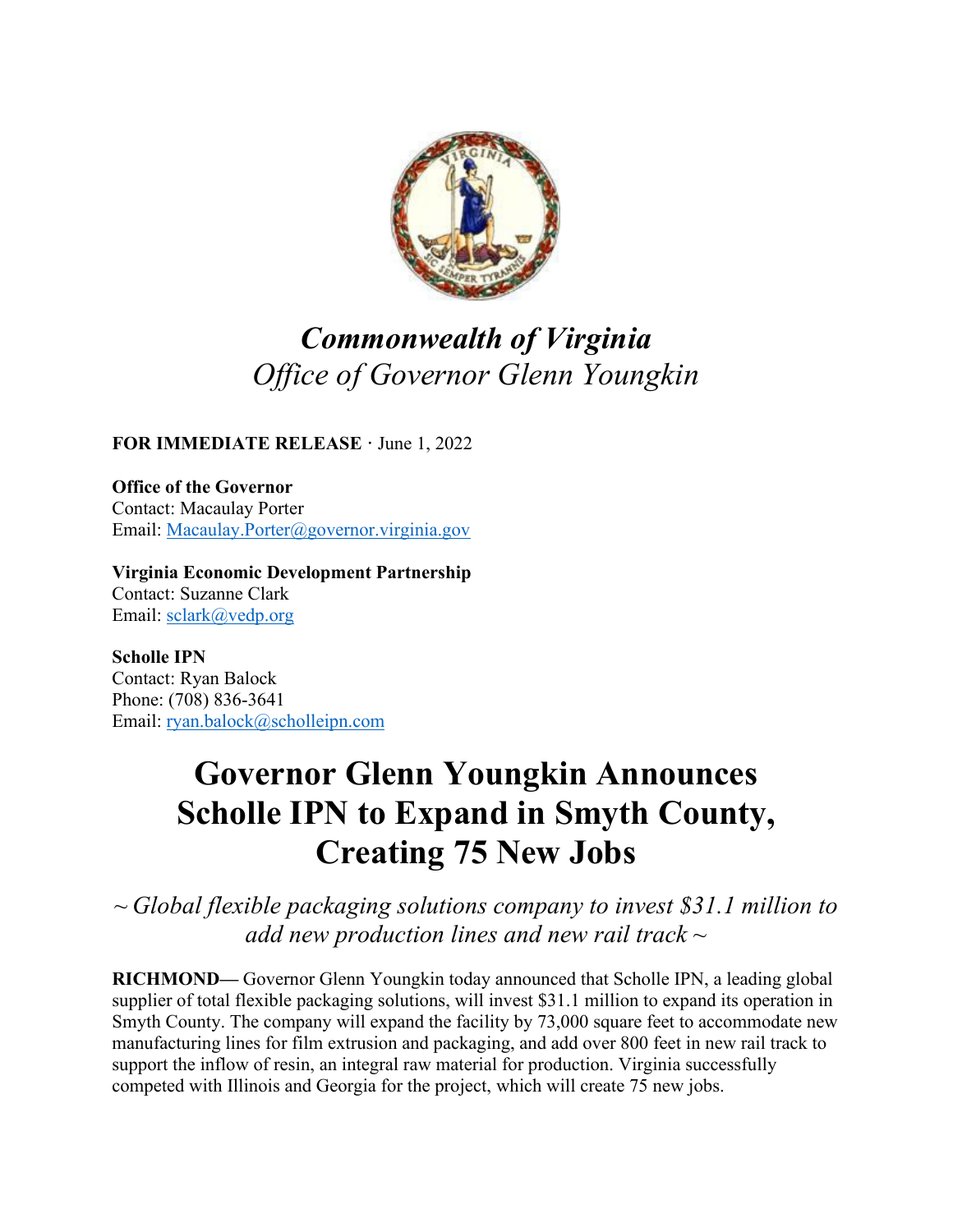"Cataylzing economic growth in Southwest Virginia is a priority for my Administration, and we are thrilled that Scholle IPN will reinvest in its Smyth County operation and create 75 highquality manufacturing jobs," **said Governor Youngkin.** "This valued employer continues to demonstrate a commitment to creating new jobs and opportunities for residents in this region, and this significant expansion will further solidify Scholle's longevity in the Commonwealth."

"We are pleased that Scholle IPN has chosen to expand production in Smyth County and appreciate its demonstrated confidence in the Commonwealth," **said Secretary of Commerce and Trade Caren Merrick.** "The company's investment is a strong testament to Southwest Virginia's skilled workforce and competitive business costs that attract and retain leading manufacturers. We thank Scholle for its contribution to the region's economic revitalization, and look forward to the creation of 75 new jobs in Smyth County."

"Virginia serves as a global gateway, and we're pleased to continue to help Scholle IPN reach world markets," **said Secretary of Transportation W. Sheppard Miller III.** "This investment by Scholle IPN shows just how valuable the multimodal transportation network is in the roadmap for economic growth in Virginia."

**Ross Bushnell, Scholle IPN President and CEO, stated**, "Southwest Virginia has truly become an advanced manufacturing corridor and we are proud to continue to invest in the region. By committing over \$30 million in the expansion of our Chilhowie, Virginia, facility, we not only better serve the needs of our customers across North America, we also ensure that Chilhowie and the State of Virginia remain at the forefront of our sustainable packaging capabilities."

"To see Scholle IPN's continued investment and commitment to its Smyth County operation is both humbling and exciting," **said Smyth County Board of Supervisors Chairman Charlie Atkins**. "The company continues to be a great corporate partner with the community and we look forward to continued collaborations."

"Mount Rogers Regional Partnership is fortunate to have had the opportunity to work with the outstanding plant leadership in Chilhowie to bring this opportunity to Smyth County and the greater region," **said Mount Rogers Regional Partnership (MRRP) Executive Director Josh Lewis.** "Locating these technically skilled jobs into Southwest Virginia is further evidence that the region has great potential as a business location. Smyth County administration, Smyth County economic development staff, the VEDP team, and our MRRP BRE Manager should be commended for a job well done!"

"On behalf of the Town of Chilhowie Town Council, citizens, and employees, the Town is pleased to have partnered with the Commonwealth and Smyth County to help make this expansion possible," **said Chilhowie Mayor Gary Heninger and Town Manager John Clark.** "When the Town joined Smyth County in purchasing this property in the late 1980s, now Deer Valley Industrial Park, we could not have envisioned then to have such wonderful corporate citizens as Scholle and Innovative Millwork Technology who provide hundreds of good jobs to our community. We sincerely thank Scholle for having confidence in Chilhowie, Smyth County, and the Commonwealth in making this expansion, and we look forward to working with them even more in their expanded role."